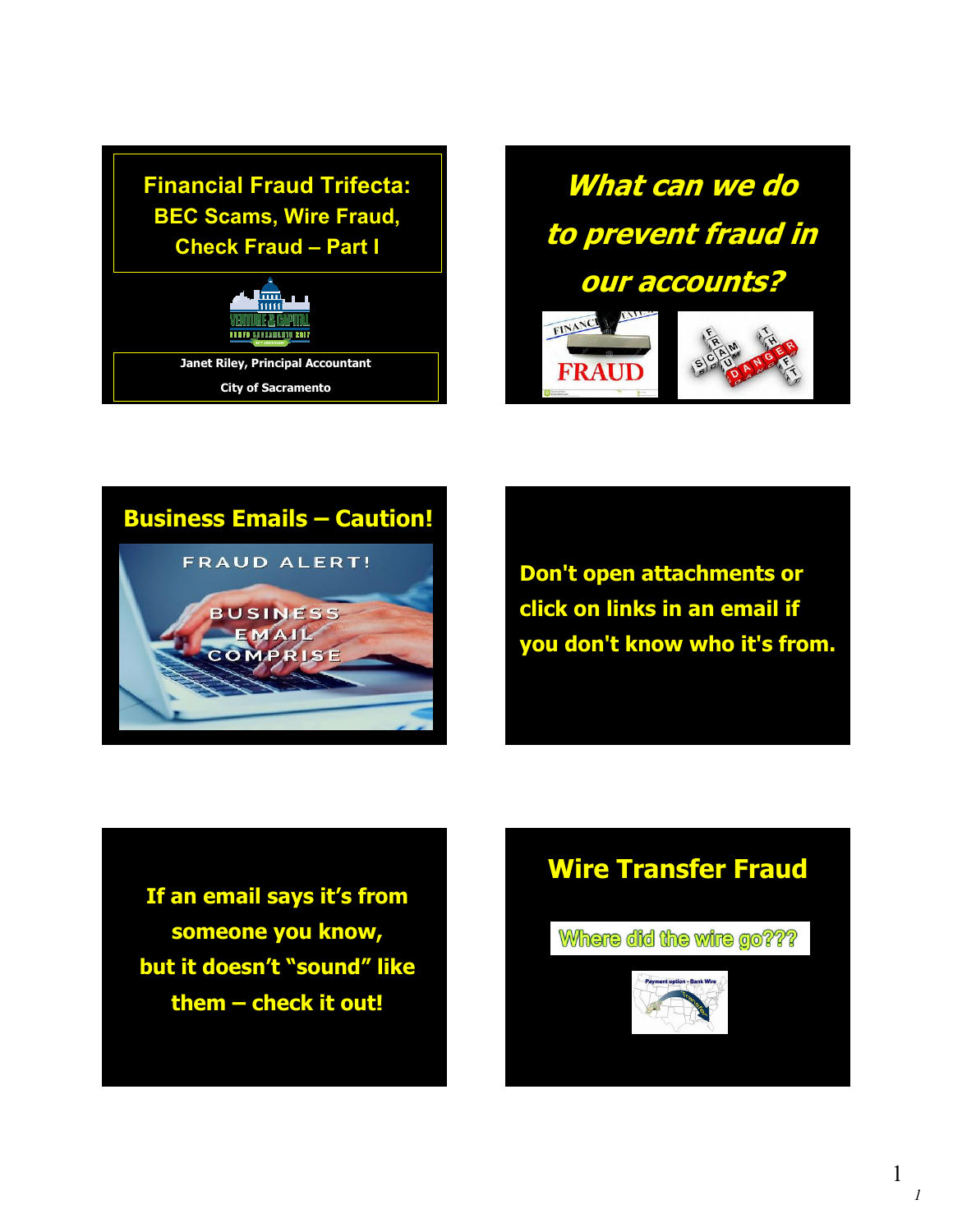**Although other departments can request a wire transfer, it can only initiated and released from the City Treasurer's Office.**

**The City rarely sends wire transfers to foreign entities.**



## **Check Stock**

**\* Purchase only controlled check stock. \* Never purchase totally blank check stock.**



#### **\* Purchase checks with security features (the more security features the better)**

o Dual-tone watermark o Chemical sensitivity o Toner anchorage o Thermochromatic ink o Others

#### **Procedures**

- **\* Restricted access to check stock.**
- **\* Timely reconciliation of checks and accounts.**
- **\* Tracking of control numbers and check numbers.**

#### **Procedures**

**\* Positive Pay with entity's bank** o No positive pay process (BAD IDEA) o Reverse positive pay process (GOOD IDEA) o Positive pay process, including payee name (GREAT IDEA)

**\* Print on all checks** "THIS CHECK EXPIRES AND IS VOID AFTER XX DAYS"

*2*